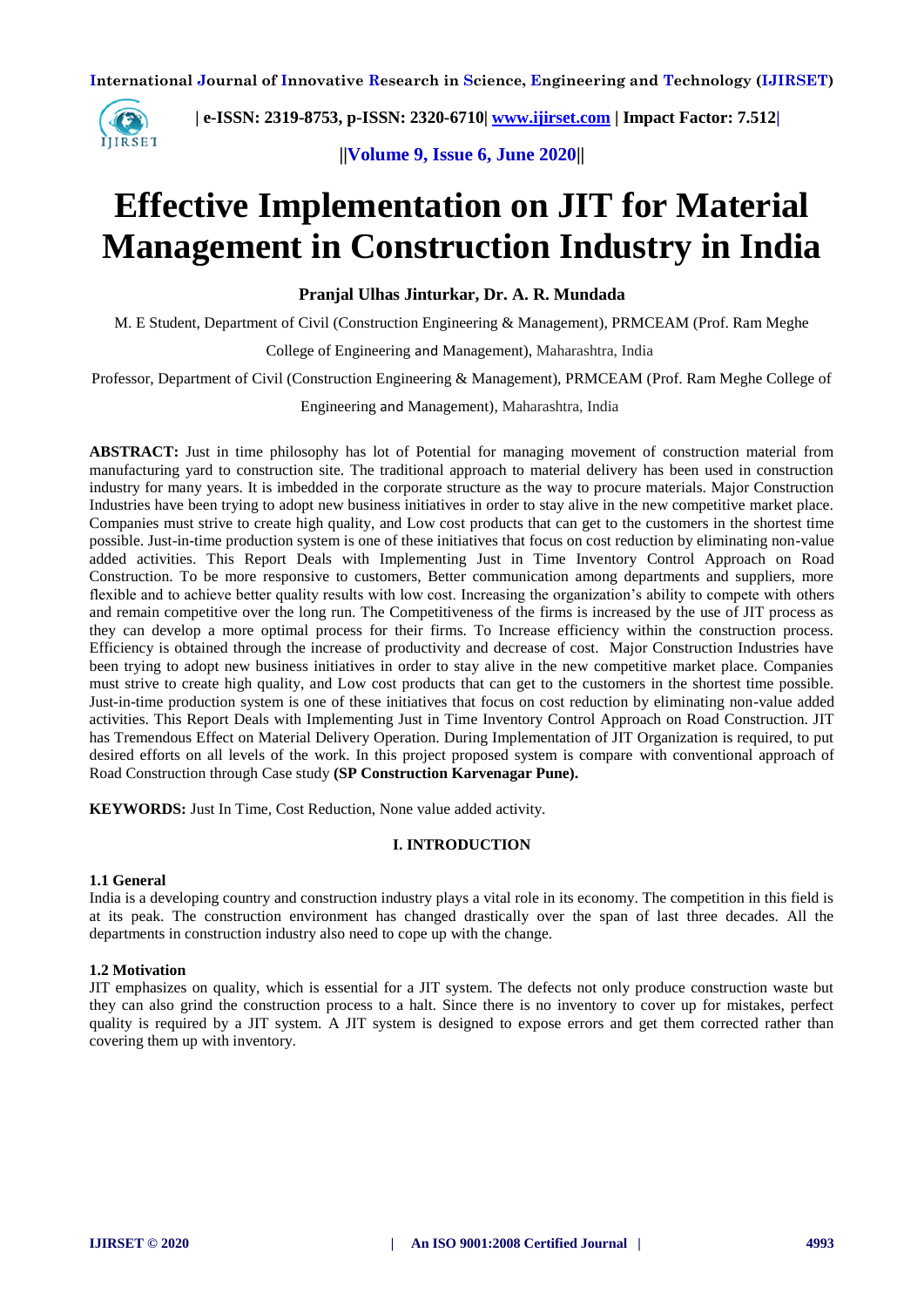

### **| e-ISSN: 2319-8753, p-ISSN: 2320-6710| [www.ijirset.com](http://www.ijirset.com/) | Impact Factor: 7.512|**

### **||Volume 9, Issue 6, June 2020||**

| Sr. No | <b>Traditional</b>                                              | <b>JIT</b>                           |  |  |
|--------|-----------------------------------------------------------------|--------------------------------------|--|--|
|        | Higher Quality is Expensive.                                    | Higher quality save money<br>and     |  |  |
|        |                                                                 | increase profit.                     |  |  |
|        | Some defects are acceptable.                                    | No defects acceptable.               |  |  |
|        | Buy from lowest bidder.                                         | Buy quality and reliability.         |  |  |
| 3      | Separate Inspection Department.                                 | Build inspection into each phase of  |  |  |
|        |                                                                 | production.                          |  |  |
| 4      | Quality control department is responsible for insuring quality. | Everyone is responsible for quality. |  |  |
|        | Quality Engineering department is Responsible for Solving       | Everyone is Responsible for Solving  |  |  |
|        | quality problems.                                               | quality problems.                    |  |  |

#### **1.3 Background**

Increasing Global competition has forced the Construction Industries to look for some new techniques to face the challenges in Construction Industry. During last two or three decades', all over the world construction environment has experienced more changes, particularly, the construction environment has become prominent factor in creating the value added contents for the products and service. [4] The conventional approach to material delivery used in construction projects for many years. The approach created lot of problem to construction industry.

#### **1.4 Problem Statements**

The Just in Time philosophy has a lot of potential for material management system is being implemented in construction industry worldwide. To increase the base of application of JIT over conventional approach of material management in Indian Construction Industry, It is crucial to demonstrate the usefulness of JIT. Also the barriers during implementation should be suggestive measures to eliminate them are required to be presented.

#### **1.5 Objectives**

- 1 To understand the detail philosophy of JIT for Construction Industry in India.
- 2 To be more responsive to customers, Better communication among departments and suppliers, more flexible and to achieve better quality results with low cost.
- 3 Increasing the organization's ability to compete with others and remain competitive over the long run. The Competitiveness of the firms is increased by the use of JIT process as they can develop a more optimal process for their firms.
- 4 To Increase efficiency within the construction process. Efficiency is obtained through the increase of productivity and decrease of cost.
- 5 To reduce wasted materials, time and effort. It can help to reduce the costs.
- 6 To develop a reliable relationship between the suppliers. A good and long-term relationship between organization and its suppliers helps to manage a more efficient process in inventory management using JIT.

#### **1.6 Scope of the Project**

- 1. JIT requires visit set ups, shipments and receipts.
- 2. The JIT framework must work effectively and worker must carry out their activity right.
- 3. JIT depends on participation and trust between individuals, specialists, supervisors, providers, clients and so on.
- 4. The idea of JIT must be seen completely in a similar importance by all concerned and after that endeavor usage.

#### **1.7 Concept of JIT**

Just in Time (JIT) production is a manufacturing philosophy which increases speed of production. JIT Concept is, "Company produces only what is needed, when it is needed and in the quantity that is needed". The company produces only what the customer requests, to actual orders, not to forecast. JIT can also be defined as producing the necessary units, with the required quality, in the necessary quantities, at the last safe moment. It means that company can manage with their own resources and allocate them very easily.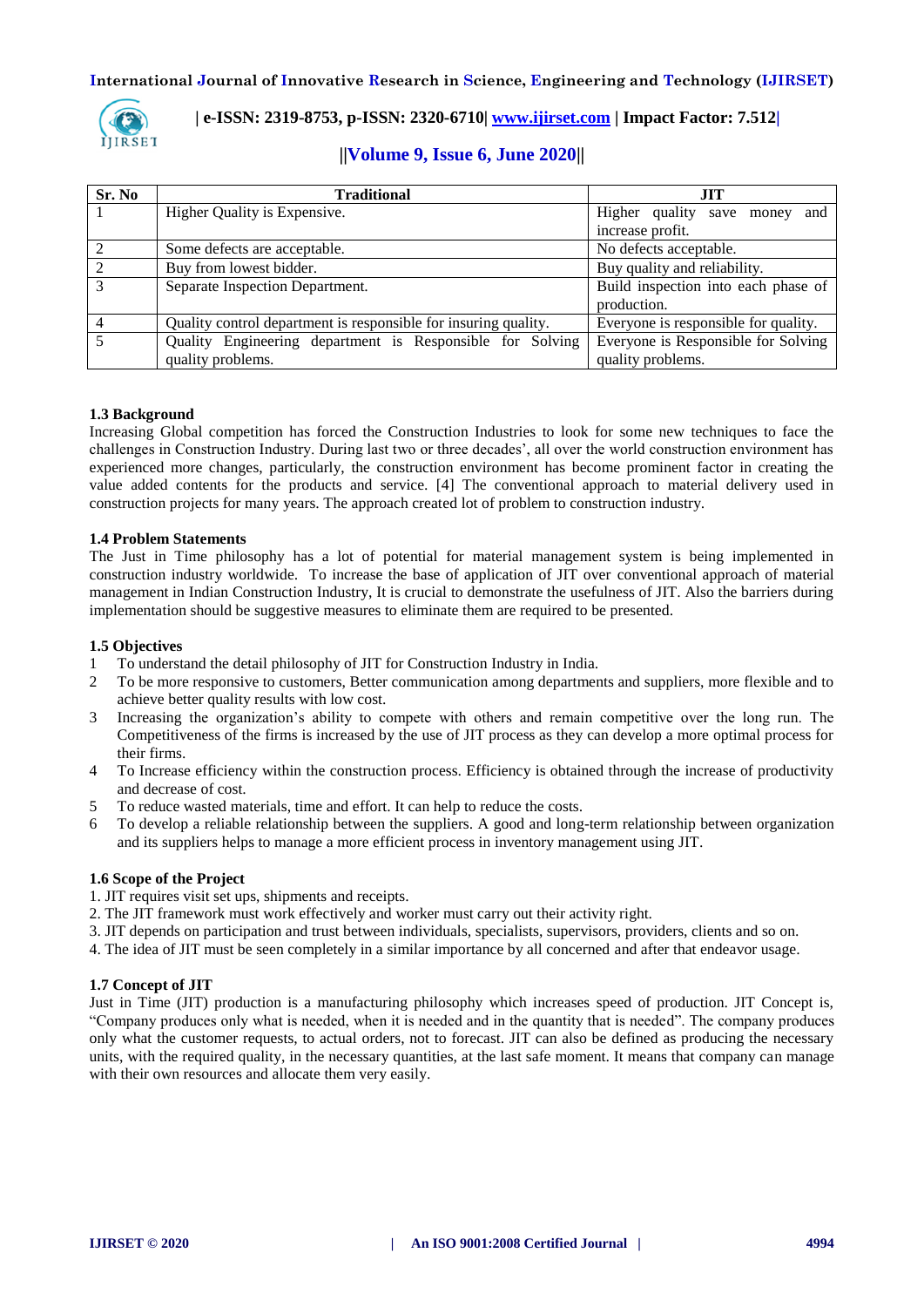

 **| e-ISSN: 2319-8753, p-ISSN: 2320-6710| [www.ijirset.com](http://www.ijirset.com/) | Impact Factor: 7.512|**

**||Volume 9, Issue 6, June 2020||** 



**Fig No1: Shows JIT Concept Various Steps in Implementation of JIT**

Source identification: Just in Time means produce right quantity of material at right time. Not before or after the work. Large company has their own source but small construction industry is facing problems in material management. Vendor analysis: vendor is a organization who supplies material to company. Vendor may be single or more it's depending upon company.

### **II. LITERATURE SURVEY**

**Mohd Arif Marhani et al.** Lean construction (LC) is excellent in managing the construction process and achieving the project goals by eliminating waste. The objectives of this report are to provide with fundamental knowledge of LC and highlight the barriers of its implementation. The literature reviews has been conducted through relevant databases. It was found that there is a need for more holistic approaches to be adopted in LC implementation such as health and safety, and six sigma.

**D.T. Matt et al.** While in the automotive or aerospace industry the use of automation technology and processes and the application of lean manufacturing methods are common nowadays, the construction industry is lagging behind these developments. In this context, with the help of value stream design, largely known in mass production but recently also in variant intensive manufacturing.

**N.B. Kasim et al.** A key factor adversely affecting project performance is the improper handling and management of materials on site. Materials management is particularly problematic on fast-track projects where design and procurement decisions are made concurrently with construction activities. This report reports on the early stages of research which is developing a new ICT-based approach to managing materials on fast-track schemes.

**Usama Hamed Issa et al**. The construction projects involve various risk factors which have various impacts on time objective that may lead to time-overrun. This study suggests and applies a new technique for minimizing risk factors effect on time using lean construction principles. The lean construction is implemented in this study using the last planner system through execution of an industrial project in Egypt. Evaluating the effect of using the new tool is described in terms of two measurements: Percent Expected Time-overrun (PET) and Percent Plan Completed (PPC).

**Glenn Ballard et al.** The acronym JIT has been highly visible since the late 1980's, as manufacturing attempted to meet competitive challenges by adopting newly emerging management theories and techniques, referred to by some as Lean Production (1). What is JIT? What is its relevance for the development and implementation of Lean Construction theory and practice (2)? Manufacturing JIT is a method of pulling work forward from one process to the next "just-intime"; i.e. when the successor process needs it, ultimately producing throughput. One benefit of manufacturing JIT is reducing work-in-process inventory, and thus working capital.

**M. Muya1 et al.** Materials supply logistics plays a significant part in meeting the project delivery goals of cost, quality and time. Customer service is the key element that holds together all supply logistics activities, thus, the effectiveness in selecting suppliers should begin with evaluating characteristics that are deemed necessary for a supplier to provide a pre-requisite level of customer service. Such factors, or enablers, provide indications as to whether a given supplier will be able to meet key materials delivery objectives.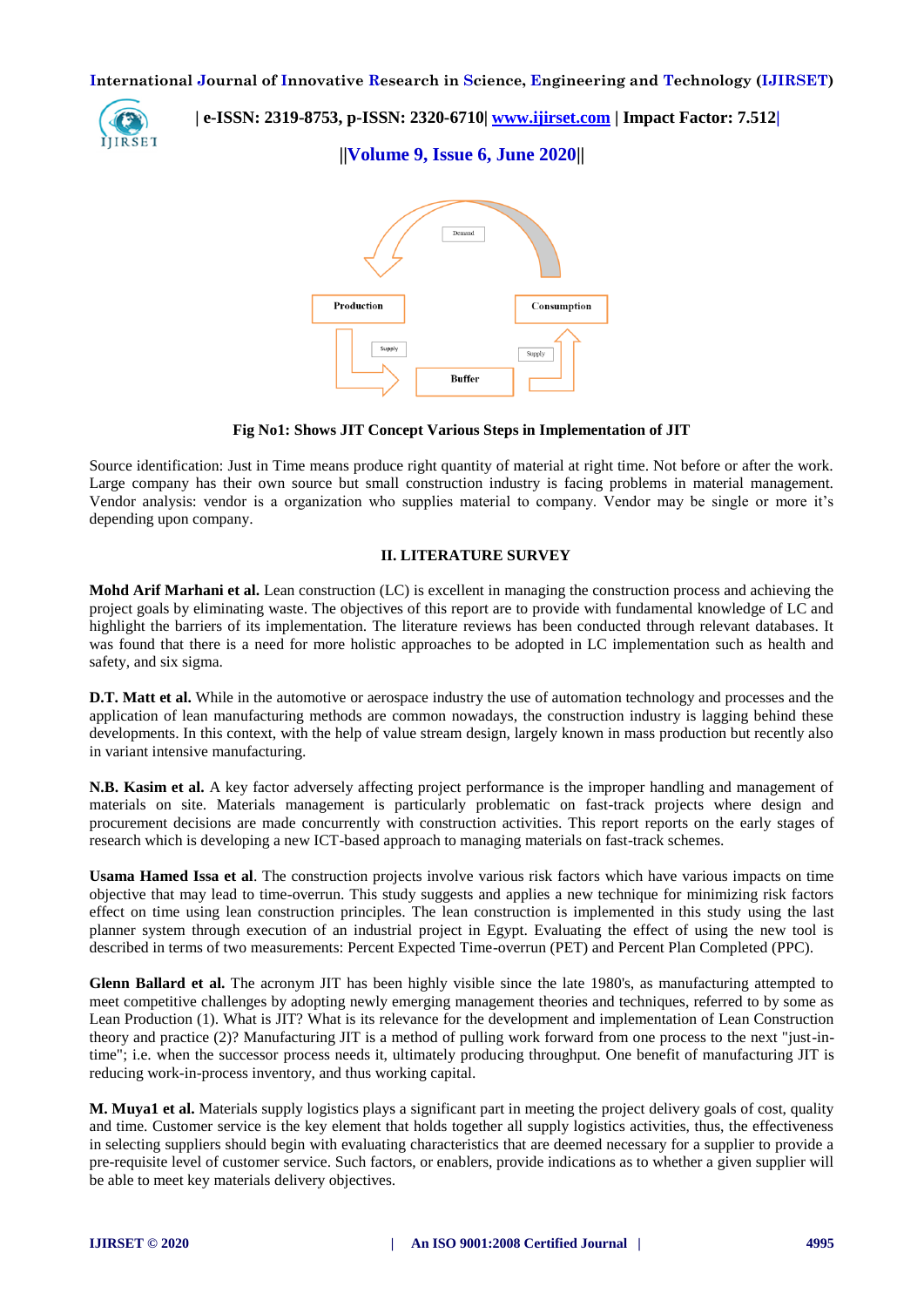

### **| e-ISSN: 2319-8753, p-ISSN: 2320-6710| [www.ijirset.com](http://www.ijirset.com/) | Impact Factor: 7.512|**

#### **||Volume 9, Issue 6, June 2020||**

**Ricardo Antunes et al.** The building construction industry faces challenges, such as increasing project complexity and scope requirements, but shorter deadlines. Additionally, economic uncertainty and rising business competition with a subsequent decrease in profit margins for the industry demands the development of new approaches to construction management. However, the building construction sector relies on practices based on intuition and experience, overlooking the dynamics of its production system. Furthermore, researchers maintain that the construction industry has no history of the application of mathematical approaches to model and manage production.

**SVEN BERTELSEN et al.** normally building materials are transported to the building site as a part of the purchase, and the price quoted is 'as delivered in whole truckloads'. This tempts the purchase organization to save a few cents, which are easily lost by an unsuitably form of delivery. Studies of logistics show that a substantial increase in productivity can be obtained by delivering building materials on conditions laid down by the construction site, i.e 'just in time' and 'packed for the work process'. The additional cost by this approach can easily be covered by the savings gained on the construction site.

#### **III. RESEARCH METHODOLOGY**

#### **3.1 Application of JIT in Construction Industry**

Much had been discussed on raising the productivity level of the construction industry which consistently lagged behind other sectors of the economy. The use of buildable designs was singled out as a means to improve productivity.

#### **3.2 Factors That Influence Housing Developers to use JIT concept in Construction Industry**

The successful implementation of JIT is dependent on the suppliers' flexibility, users' stability, total management and employee commitment as well as teamwork. Through the elimination of waste, JIT aims to improve product quality and productivity.

#### **(a)Eliminationofwaste**

The fundamental philosophy of JIT is to eliminate waste and under the JIT concept, construction waste can be classified into the following categories:

- 1. Waste from over-production
- 2. Waste from delays
- 3. Waste from transportation
- 4. Wastefrom unnecessary processing
- 5. Waste from excess inventory
- 6. Wastefromunnecessarymotion
- 7. Waste from defects.

#### **3.2.1 Types of Construction Buffers**

There are two types of inventories that can serve the function of buffering downstream construction processes from flow variation. The most familiar type is piles of stuff; materials, tools, equipment, manpower, etc.





**BUFFERED FLOW PROCESS** 

#### **Figure2. Construction Buffers**

#### **3.2.2 Functions of Schedule Buffers**

In the construction of process plants (petroleum, chemical, food processing, pulp and paper, etc.), projects are frequently fast track; i.e. construction begins before design is completed.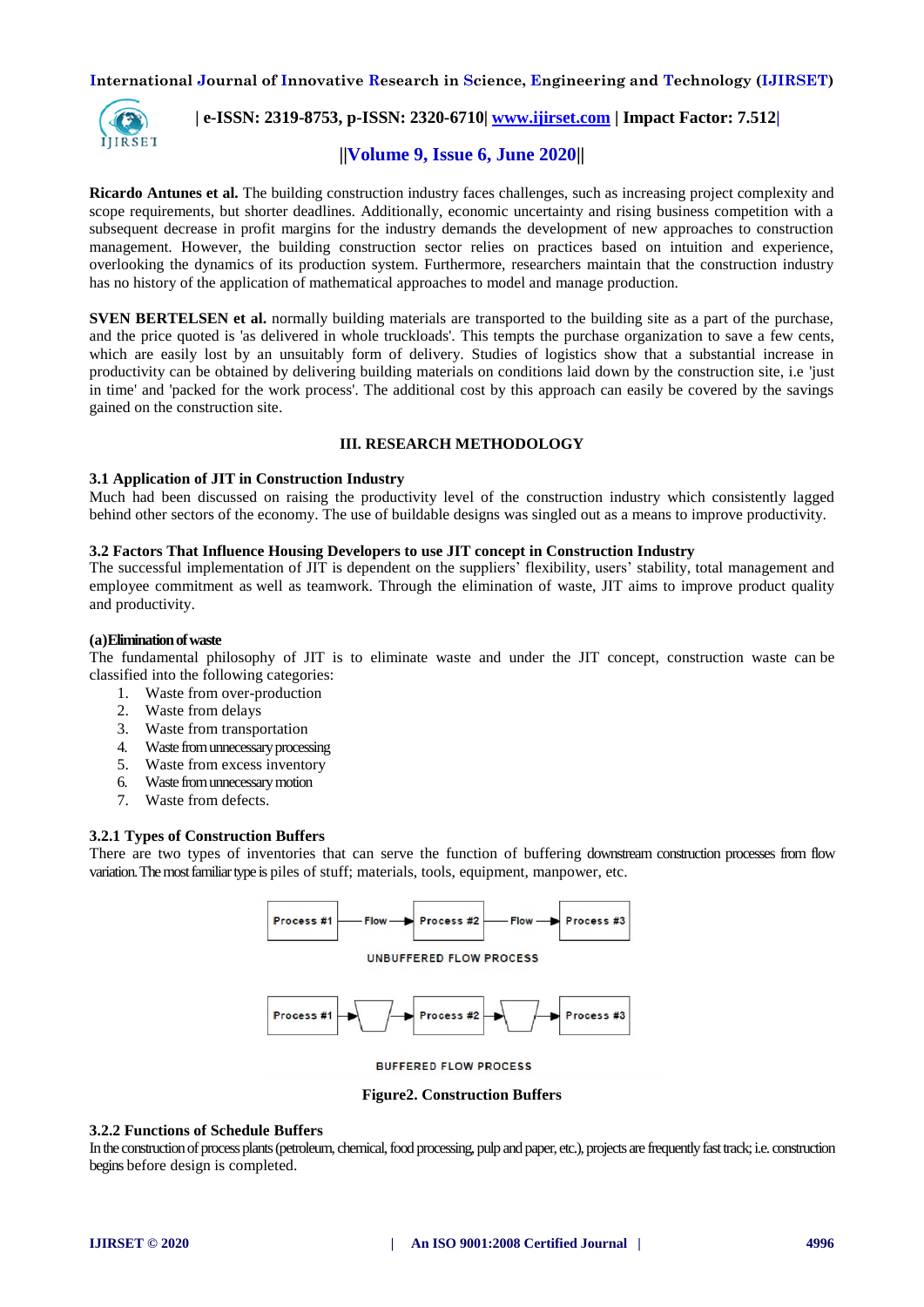

 **| e-ISSN: 2319-8753, p-ISSN: 2320-6710| [www.ijirset.com](http://www.ijirset.com/) | Impact Factor: 7.512|**

#### **||Volume 9, Issue 6, June 2020||**

#### **3.2.3 Functions of Plan Buffers**

Schedule buffers do not replace plan buffers. Plan buffers are necessary even when schedule buffers are in place because having a pile of pipe does not provide piping crew with workable assignments. Pipe spools must match with valves, controls, hangers, etc. Structures for supporting the pipe must be in place.



#### **Figure3. Functions of Plan Buffers**

#### **(b)TheKanbanorPullSystem**

Methods of production can generally be organized in two ways, namely the pull and the push system. In the pull system, organizations produce on demand whereas in the push system, organizations forecast the demand or maintain stock level.

#### **(c) Uninterrupted workflow**

Uninterrupted workflow means that the schedule for the final assembly must be smooth flowing. Hence, rationalization and simplification of the production processes necessary. Every process should be reduced to its simplest form before considering mechanization or automation and the aim is to replace a complex and expensive process with one that is simple and cheap.

#### **(d)TotalQualityControl(TQC)**

In order to achieve zero inventories, errors and defective components must be eliminated in each task. Under TQC, all workers are responsible for ensuring that their work is defect-free before proceeding to the next stage of operation.

#### **(e)Employeeinvolvement**

As noted earlier, the success of JIT implementation is dependent to a great extent on the teamwork and commitment of every employee. Each employee should be given adequate training and responsibilities in various areas like timeliness of production and quality assurance. Employees should be able to set up and maintain various type of machinery. Involvement can be extended to suggestion schemes and participation in quality improvement teams.

#### **(f)Supplierrelations**

Building a good supplier-user relation is no longer a choice but a necessity. The quality of the supplies purchased is a critical factor to the quality of anorganisation's finished products. Hence, an organization must treat supplier's alongterm business partners so that the quality of materials delivered wills always is maintained at a high standard. This would greatly reduce paperwork, inventory levels and storage space.

#### **(g)Continuousimprovement**

An organization should not remain content with its status quo. To maintain its competitiveness, it should continuously strive to improve operations and the ways in which activities are carried out. Audits and benchmarking are some of the tools which an organization can adopt to ensure that its operations are improved continuously.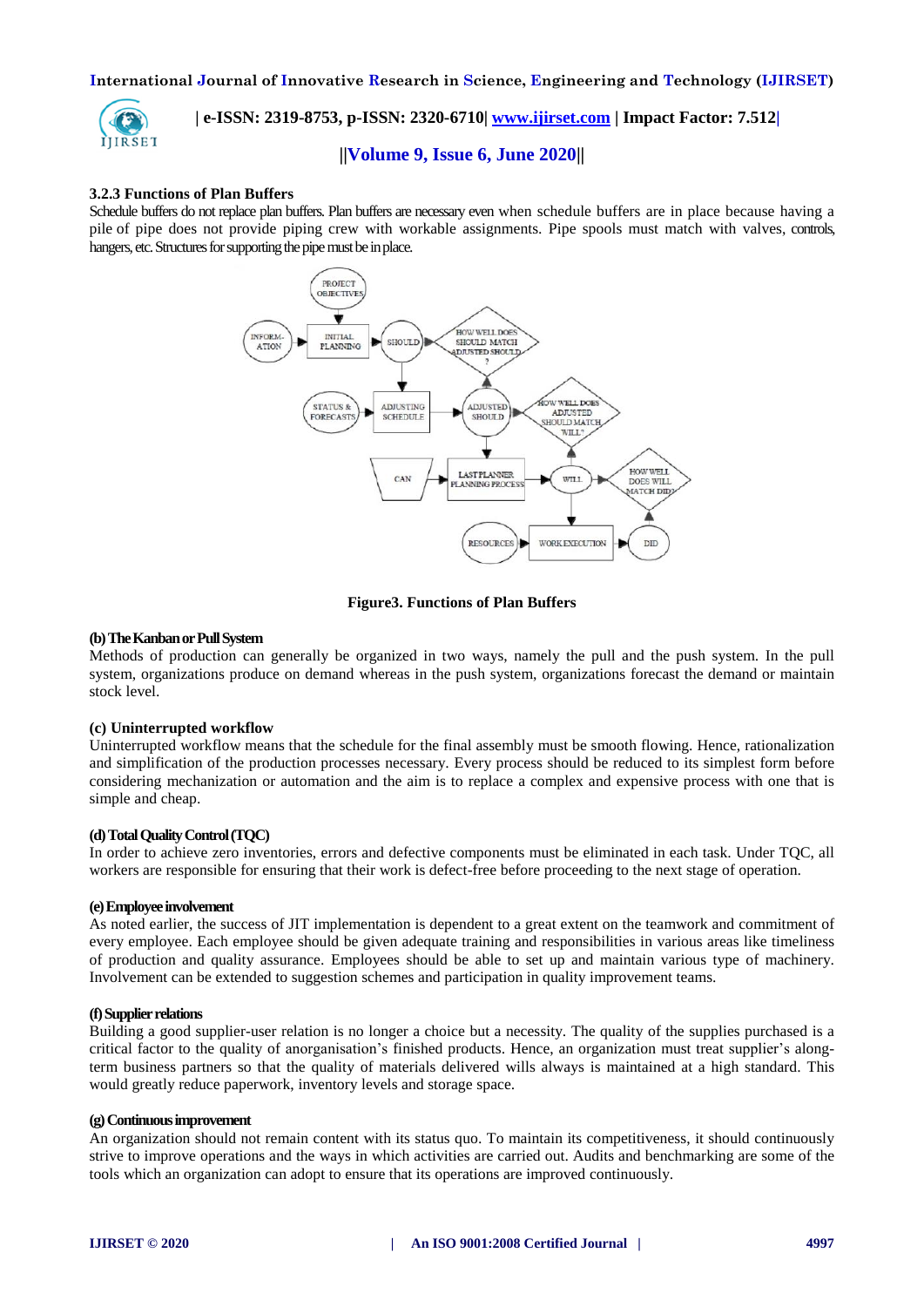

## **| e-ISSN: 2319-8753, p-ISSN: 2320-6710| [www.ijirset.com](http://www.ijirset.com/) | Impact Factor: 7.512|**

#### **||Volume 9, Issue 6, June 2020||**

#### **3.3 Challenges in Implementing JIT in Construction**

In reality the application of JIT on construction differs from manufacturing industry due to its characteristic. The different characteristics exist for the both industries are in context of different types of production, and because of the greater complexity and uncertainty of construction. There are several reasonswhytheconstructionindustrybecomesuncertainand complex.

#### **3.4 Problem Areas in Construction Industry**

From the presentation paper by Veiseth, Rostad and Andersen (2003) the actors that they have interviewed have identified several problem-areas. In this paper we will focus on three of them:

- The problems in the interface between the builder, the advisers and the executors. This problem is often referred to as "early phase- problems" that emphasize the whole project.
- Logistics problems for building materials and other products used during the constructionprocess.
- Problems in the construction project planning and management.



#### **Figure4: Problem area; the interface between the builder, the advisers and the executors Builder Advisers Executors**

In their opinion they interfaces are of a special interest because much of the premises for the ensuing productivity and logistics are created here.

#### **IV. RESULT AND DISCUSSION (CASE STUDY)**

#### **4.1 Introduction about company:**

Place: Karvenagar Pune. Type of work: Road Construction Type of Road: Black Top Road (Flexible Pavement) Length of Road: 3KM and Cost of Project: 7Cr. Name of Company: SP Construction Pune State-Maharashtra, Dist.-Pune,Country-India Name of in charge: Mr. PankajMarathe.

#### **4.2 JIT Implementation Process:**

One of the major objectives in implementing a JIT System is to achieve a common goal of the whole company. First step is identification of material delivery problem in company and provide solution to company. **ABC Analysis:** 

### A class items required tight inventory control, A class tem have high consumption value. Special care must be taken because consumption value is high and Wastage Creates more economical loss to the company.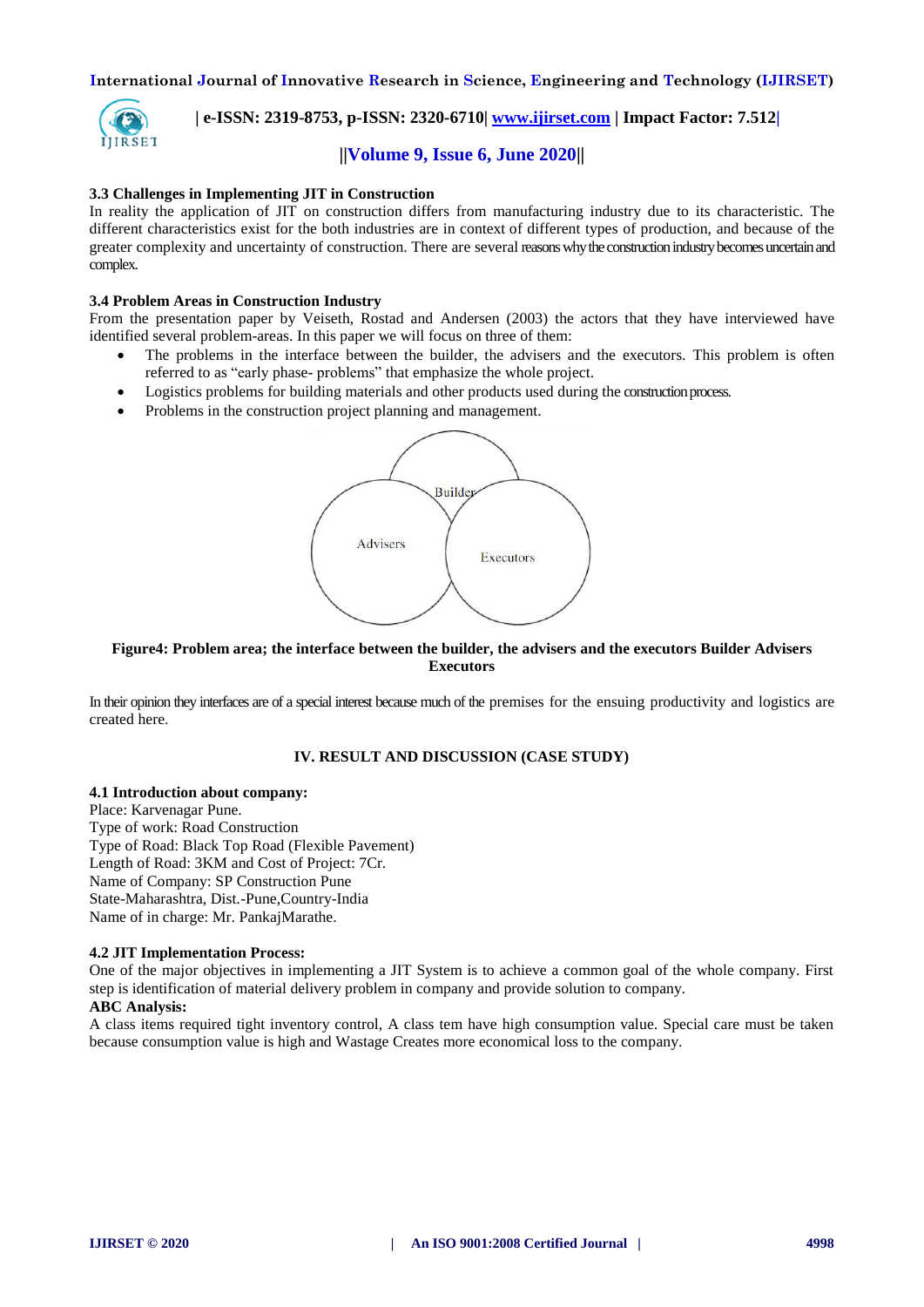

### **| e-ISSN: 2319-8753, p-ISSN: 2320-6710| [www.ijirset.com](http://www.ijirset.com/) | Impact Factor: 7.512|**

#### **||Volume 9, Issue 6, June 2020||**

#### **Table No 1: Shows ABC Analysis**

| <b>Item</b>              | Cost              | Annual<br>consumption | <b>Total cost</b> | $%$ Cum            | Category |
|--------------------------|-------------------|-----------------------|-------------------|--------------------|----------|
| <b>GSB</b>               | 1039.80           | 32445                 | 3,37,36,311       | 23.66              | A        |
| BM                       | 5399.70           | 5775                  | 3, 11, 83, 267. 5 | 45.54              | A        |
| WMM I&II<br><b>LAYER</b> | 1117.50           | 26460                 | 2,95,69,050       | 66.28              | A        |
| <b>MURUM</b>             | 362               | 71820                 | 2,59,98,840       | 84.52              | B        |
| <b>SDBC</b>              | 7639.60           | 2887.5                | 2, 20, 59, 345    | 100.00             | C        |
|                          | <b>TOTAL COST</b> |                       |                   | 14, 25, 46, 813. 5 |          |



% OF ITEMS **Figure5: Shows ABC Analysis Graph**

#### **4.3 Equipment productivity calculation**

#### **I. Hindustan front end loader Production**

Loader Output = 
$$
\frac{3600*Q*F*E*V.C.}{T}
$$
  
= 
$$
\frac{3600*3.1*0.95*0.85*1}{86} = 104.78m3/hr
$$

#### **II. Tipper Production**

No. of bucket loads  $=\frac{T}{buckec}$ 

$$
=\frac{13.44}{3.1*0.95} = 4.56 \sim 5
$$
 buckets

Loading time=Loader cycle time X No of Buckets= 86X5=430sec=7.16min Cycle time  $=$  Loading Time  $=$  7.16 min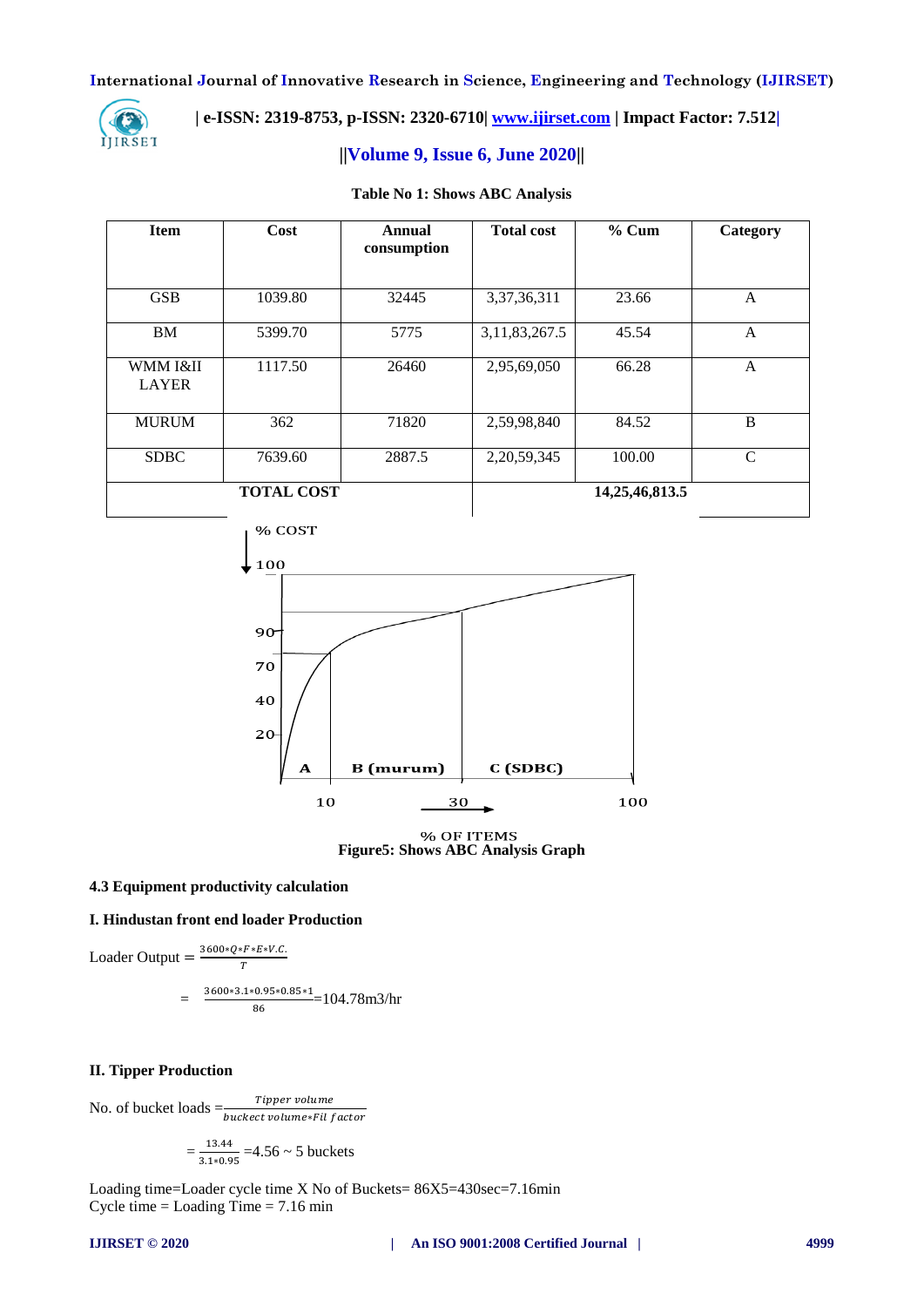

 **| e-ISSN: 2319-8753, p-ISSN: 2320-6710| [www.ijirset.com](http://www.ijirset.com/) | Impact Factor: 7.512|**

**||Volume 9, Issue 6, June 2020||** 

 $+$  Haul Time = 31 min  $+$ Dump Time  $= 2$  min  $+$ Return Time = 18.84 min

Cycle Time  $= 59$  min

 $\text{Output} = \frac{Tipper\,volume*60}{Tipper\,cycle\,time} = \frac{1}{1}$  $\frac{44*60}{59}$  = 13.40  $* e$  = 13.40  $* 0.76$  = 10.38m3/hr

#### **III. Grader**

 $=\frac{n}{2}$ Speed\*efficiency

 $=$  $\frac{6}{5}$  $2.3*0.84$ 

*=1 hour =34 cum*

#### **IV. Paver:**

 $=\frac{Q}{\sqrt{Q}}$  $Time$ 

$$
12.44 \times 6
$$

$$
=\frac{13.44*60}{22.4}
$$

*=36 cum*

**Table No: 2 Shows Equipment Productivity Calculation**

| <b>EQUIPMENT</b>  | <b>EFFICIENCY</b> | <b>EQUPMENT</b><br><b>PRODUCTIVTY</b> | Capacity of Tipper |
|-------------------|-------------------|---------------------------------------|--------------------|
| Volvo-930(Grader) | 84.33%            | 34                                    |                    |
| Paver             | 84.33%            | 36                                    |                    |
| Hywa-1            | 63.85%            | 8.44                                  | 13.44              |
| Hywa-2            | 60.24%            | 8.04                                  | 13.44              |
| Hywa-3            | 84.33%            | 11.25                                 | 13.44              |
| Hywa-5            | 63.85%            | 8.46                                  | 13.44              |
| Hywa-6            | 87.95%            | 11.65                                 | 13.44              |
| Hywa-7            | 87.95%            | 11.65                                 | 13.44              |
| Hywa-8            | 87.95%            | 11.65                                 | 13.44              |
| Hywa-9            | 60.24%            | 8.04                                  | 13.44              |
| $Hywa-10$         | 51.80%            | 6.83                                  | 13.44              |

#### **4.4 Monthly Consumption of each item**

Total monthly target= 3.5 km GSB required for  $1 \text{ km} = 660 \text{ cum.}$  (lxbxh) For 3.5 km G.S.B required = 3.5x660=2310 cum. WMM required for 1 km=979 cum. For3.5kmWMM Required=979X3.5=3426.5 BM required for 1 km=297 cum. For 3.5 km WMM Required=297X3.5=1039.5 cum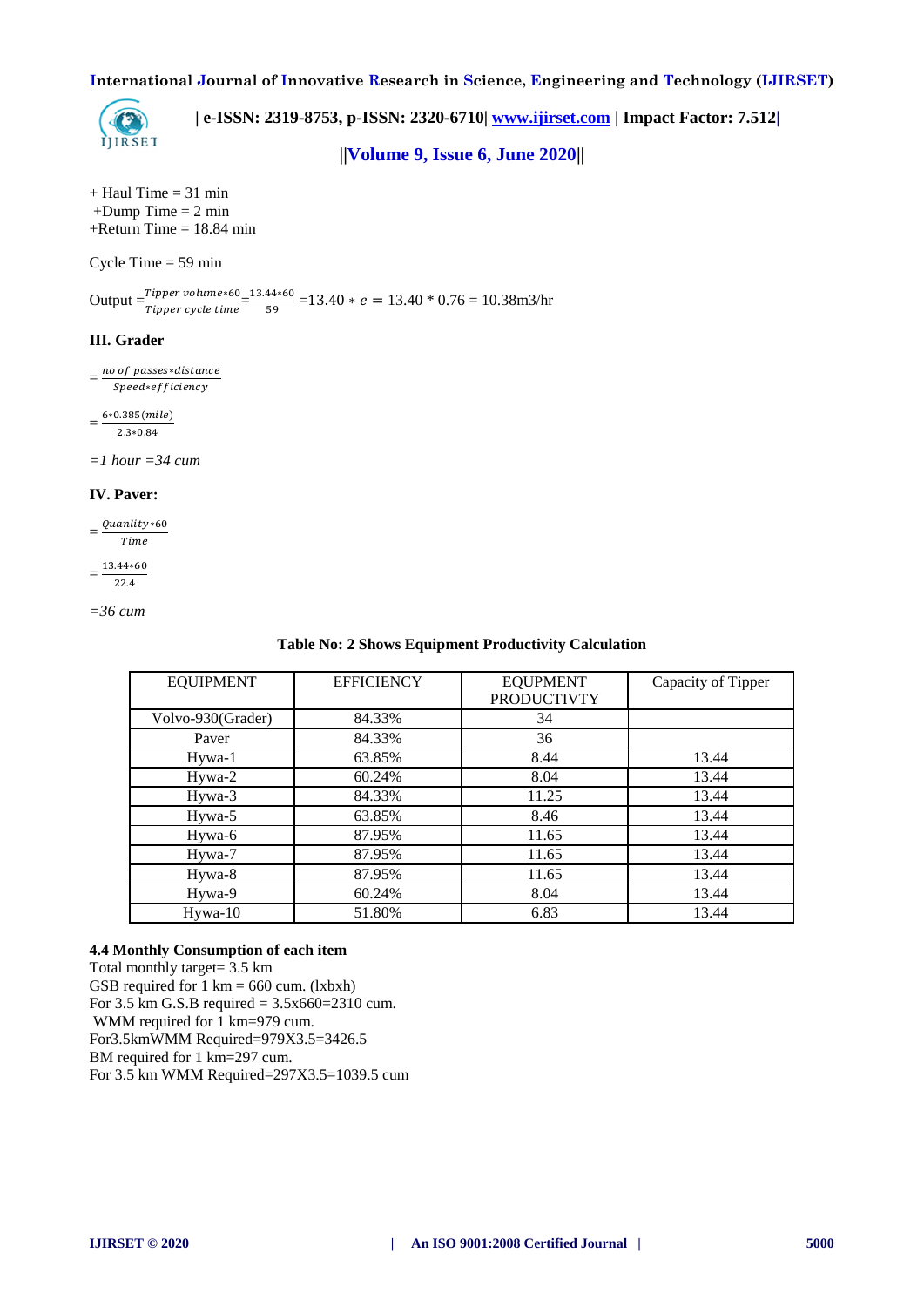

 **| e-ISSN: 2319-8753, p-ISSN: 2320-6710| [www.ijirset.com](http://www.ijirset.com/) | Impact Factor: 7.512|**

#### **||Volume 9, Issue 6, June 2020||**

**4.5. Economic Analysis between Conventional Method and JIT Method 1. JIT Method Cost** 

#### **Table No: 3 Shows Material Consumption cost**

| item       | <b>Ouantity (cum)</b> | Cost per (cum) | <b>Total cost</b> |
|------------|-----------------------|----------------|-------------------|
| GSB        | 2310                  | 1039.80        | 24,01,938         |
| <b>WMM</b> | 3426.5                | 1117.50        | 38, 29, 113. 75   |
| <b>BM</b>  | 1039.5                | 5399.70        | 56, 12, 988. 15   |
|            | Total cost $=$        |                | 1,18,44,039.5     |

#### **Table No: 4 Equipment cost**

| <b>Type of item</b> | Type of equipment | Cost per hour/day | <b>Total cost</b> |
|---------------------|-------------------|-------------------|-------------------|
| GSB                 | <b>GRADER</b>     | 1500              | 1,05,000          |
| WMM                 | <b>GRADER</b>     | 1500              | 1,26,000          |
| <b>BM</b>           | <b>PAVER</b>      | 1500              | 42,000            |
| ALL 3 MATERIAL      | <b>HYWA</b>       | 4000(PER DAY)     | 4,16,000          |
|                     | TOTAL COST=       | 6,89,000          |                   |

#### **2. Conventional Method Cost**

#### **Table No: 5 Shows Material Consumption cost**

| item      | <b>Quantity (cum)</b> | Cost per (cum) | <b>Total cost</b> |
|-----------|-----------------------|----------------|-------------------|
| GSB       | 2310                  | 1039.80        | 24.01.938         |
| WMM       | 3426.5                | 1117.50        | 38.29.113.75      |
| <b>BM</b> | 1039.5                | 5399.70        | 56.12.988.15      |
|           | Total cost=           |                | 1,18,44,039.5     |

#### **Table No: 6 Shows Equipment cost**

| <b>Type of item</b> | Type of equipment | Cost per hour/day | <b>Total cost</b> |
|---------------------|-------------------|-------------------|-------------------|
| GSB                 | GRADER            | 1500              | 1,89,000          |
| WMM                 | GRADER            | 1500              | 2,31,000          |
| BM                  | <b>PAVER</b>      | 1500              | 73500             |
| ALL 3 MATERIAL      | <b>HYWA</b>       | 4000(PER DAY)     | 920000            |
|                     | TOTAL COST=       |                   | 14,13,500         |

#### **JIT Method Total Cost for 3.5 km required** =

 $1, 18, 44, 039.5 + 6, 89, 000 = 1, 25, 33039.5$ 

**Conventional Method Cost saving by using just in time method=**

1, 18, 44,039.5+14, 13,500 =1, 32, 57,539.5

**Total Cost Saving BY using JIIT method is**

1.32, 57,539.5-1, 25, 33,039.5=724500

### **To complete 3.5 km target per month:**

Conventional method requires 47 days and for just in time it requires 26 days.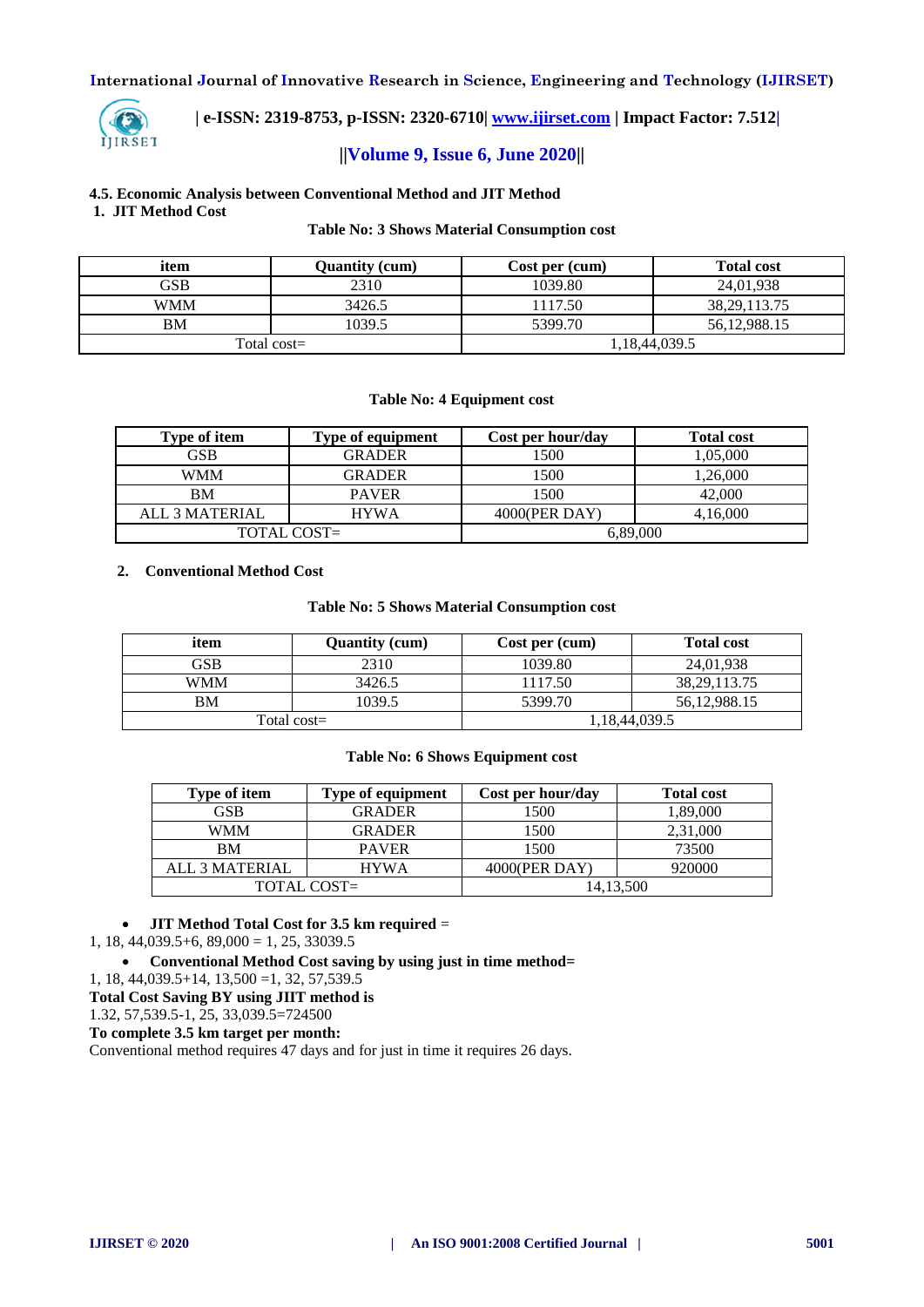

### **| e-ISSN: 2319-8753, p-ISSN: 2320-6710| [www.ijirset.com](http://www.ijirset.com/) | Impact Factor: 7.512|**

### **||Volume 9, Issue 6, June 2020||**

#### **4.6 MONTHLY MATERIAL PROCUREMENT PLAN**

#### **Table No: 7 Shows Material Procurement Plan (3.5Km)**

| Name Of Item | of<br><b>Ouantity</b><br><b>Item (CUM)</b> | Month | Vendor name       | Equipment<br>required |
|--------------|--------------------------------------------|-------|-------------------|-----------------------|
| <b>GSB</b>   | 231                                        | June  | Paranjape company | HYWA-6                |
|              |                                            |       |                   | 13.44(CAPACITY        |
|              |                                            |       |                   | ALL)                  |
| <b>GSB</b>   | 231                                        | June  | Paranjape company | HYWA-6                |
| <b>GSB</b>   | 231                                        | June  | Paranjape company | HYWA-6                |
| <b>GSB</b>   | 231                                        | June  | Paranjape company | HYWA-6                |
| <b>GSB</b>   | 231                                        | June  | Paranjape company | HYWA-6                |
| <b>WMM</b>   | 285.54                                     | June  | Paranjape company | HYWA-6                |
| <b>WMM</b>   | 285.54                                     | June  | Paranjape company | HYWA-6                |
| <b>WMM</b>   | 285.54                                     | June  | Paranjape company | HYWA-6                |
| <b>WMM</b>   | 285.54                                     | June  | Paranjape company | HYWA-6                |

Developing procurement plans – when to buy, from where and how much Monitoring flow of materials, delivery and consumptions.



**Figure6: Shows AHP Process:**

| Description<br>of | Date     | Time of delivery         | Quantity (cum.) | Place (chainage)   | Equipment   |
|-------------------|----------|--------------------------|-----------------|--------------------|-------------|
| item              |          | of material              |                 |                    | Required    |
| <b>GSB</b>        | 1.6.2018 | 9:00 TO 1:00             | 124.2 108.2     | $2+400$ To $5+900$ | Hywa=4      |
|                   |          | 2.00 TO 5:30             |                 |                    | $Grade = 1$ |
|                   |          |                          |                 |                    | $Hywa=4$    |
|                   |          |                          |                 |                    | $Grade = 1$ |
| <b>GSB</b>        | 2.6.2018 | 9:00 TO 1:00             | 124.2 108.2     | $2+400$ To $5+900$ | $Hywa=4$    |
|                   |          | 2.00 TO 5:30             |                 |                    | $Grade = 1$ |
|                   |          |                          |                 |                    | $Hywa=4$    |
|                   |          |                          |                 |                    | $Grade = 1$ |
| <b>GSB</b>        | 3.6.2018 | 9:00 TO 1:00             | 124.2 108.2     | $2+400$ To $5+900$ | $Hywa=4$    |
|                   |          | 2.00 TO 5:30             |                 |                    | $Grade = 1$ |
|                   |          |                          |                 |                    | $Hywa=4$    |
|                   |          |                          |                 |                    | $Grade = 1$ |
| <b>GSB</b>        | 4.6.2018 | TO<br>1:00<br>$9:00^{-}$ | 124.2 108.2     | $2+400$ To $5+900$ | $Hywa=4$    |
|                   |          | 2.00 TO 5:30             |                 |                    | $Grade = 1$ |
|                   |          |                          |                 |                    | Hywa=4      |
|                   |          |                          |                 |                    | $Grade = 1$ |

**Table No: 8 Shows JIT Implementation Plan (3.5Km)**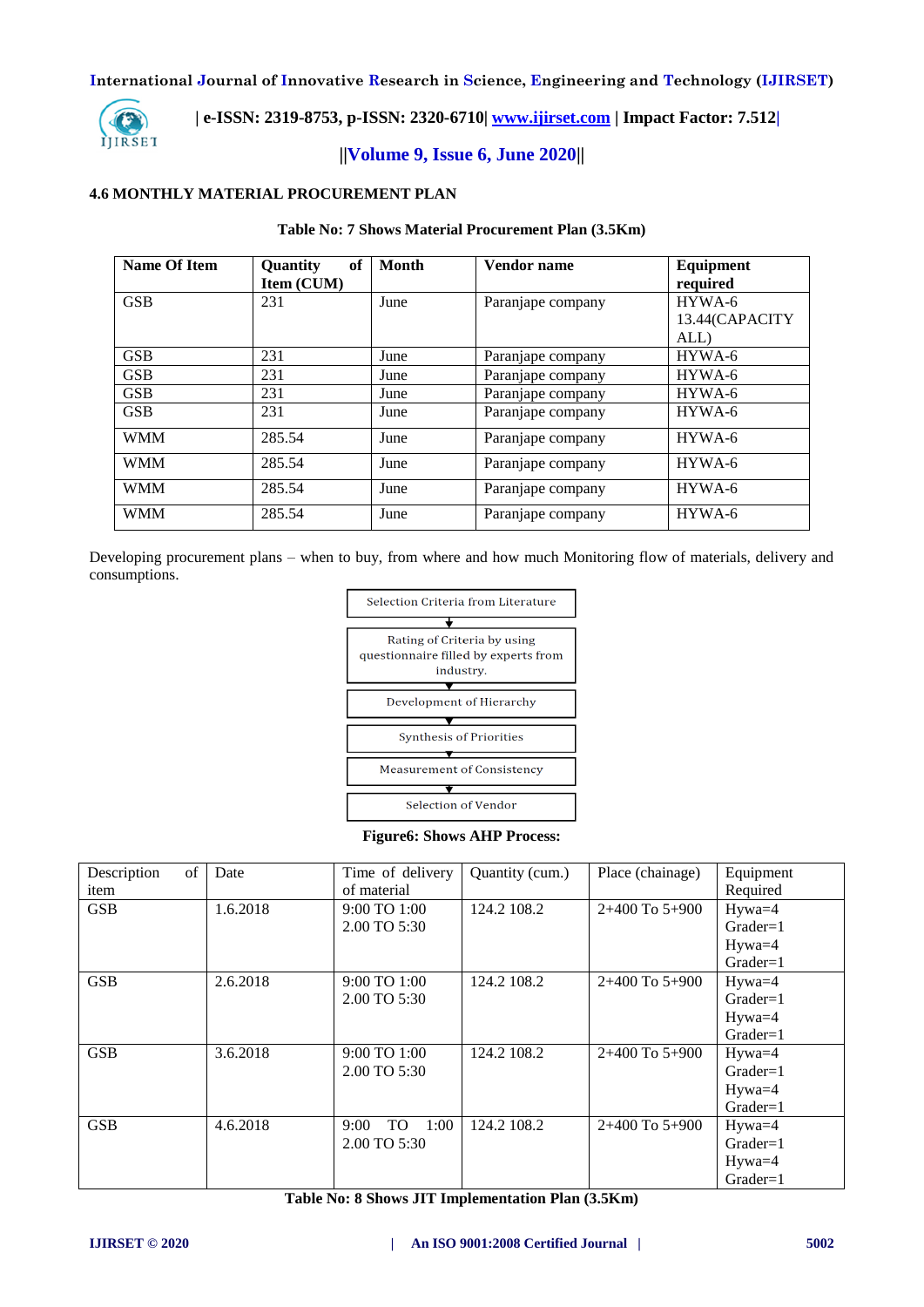

### **| e-ISSN: 2319-8753, p-ISSN: 2320-6710| [www.ijirset.com](http://www.ijirset.com/) | Impact Factor: 7.512|**

#### **||Volume 9, Issue 6, June 2020||**

#### **Study of causes of delay in material delivery on site:**

Problem: Improper Communication between site engineer, plant supervisor and vendor we observed improper communication between plant supervisor and engineer during Construction Work. This is a first reason about late material delivery. We suggest to engineer and vendor, prepare plan and according to that communicate each other. Second Problem is poor fleet management. There is no proper special staff for fleet management. Managers not maintain record of inspection and maintains of fleet. Manager not careful about fuel purchasing system.

#### **V. CONCLUSION**

As one can see, various research reports proposed different strategies for implementing JIT in Construction Industry. From this literature survey one can conclude that even if manufacturing industries and construction firms are different kinds of production systems but a JIT technique can also be applicable to construction. Hence it can be concluded that, in various construction projects, use of just-in-time technique will improve project's productivity, improve work flow, and project durations will shorten. Successful implementation and execution of just-in-time technique would be able to diminish a few elements such as stock level, capacity space and generation costs. By using JIT principle, we can maintain quality of the entire project and increase efficiency of the workers. From the above case study author conclude that JIT Method used to complete 3.5 Km. as per plan The Completion of 3.5 Km Road Construction work JIT Method required 26 days. Conventional Method takes 47Days to Complete Same Target. JIT Method Saves 5% Cost of Construction. No of Tipper used During JIT Application 104. No Of Tipper Used during Conventional Method 230.JIT Method Helps to Reduce equipment Required. During JIT Application Material Production was 100% as per target. But Conventional affects material production. As Per Conventional Method Material Production was only 50% as per Target.

#### **REFERENCES**

[1] MohdArifMarhani "Sustainability through Lean Construction Approach: A literature review" AicQoL 2013 Langkawi AMER International Conference on Quality of Life

Holiday Villa Beach Resort & Spa, Langkawi, Malaysia, 6-8 April 2013 "Quality of Life in the Built and Natural Environment"

[2] D.T. Matt "Adaptation of the value stream optimization approach to collaborative company networks in the construction industry" 8th CIRP Conference on Intelligent Computation in Manufacturing Engineering.

[3] N.B. Kasim "Improving materials management practices on fast track construction projects" 7-9 September 2005,

[4] UsamaHamedIssa "Implementation of lean construction techniques for minimizing the risks effect on project construction time" Alexandria UniversityAlexandria Engineering Journa[lwww.elsevier.com/locate/aejwww.sciencedirect.com2](http://www.elsevier.com/locate/aej)2 July 2013.

[5]GlennBallard"TowardConstructionjit"https://www.researchgate.net/publication/23961488111 January 2014.

[6] M. Muya "Construction Materials Supply Logistics"Loughborough University Institutional Repository.

[7] Ricardo Antunes "A Production Model for Construction: A Theoretical Framework" Buildings 2015, 5, 209-228; doi: 10.3390/buildings5010209.

[8] SVEN BERTELSEN "Just-In-Time Logistics in the Supply of Building Materials" 1st International Conference on Construction Industry Development: Buildiing the future Together, 9-11 December 1997 in Singapore.

[9] Manlian R.A Simanjuntak "Analysis Of Effect Of Just In Time (Jit) Increase In Performance Timing Of Gathering Station Construction Project In Tarakan, East Kalimantan, Indonesia" Imperial Journal of Interdisciplinary Research (IJIR) Vol-3, Issue-4, 2017 ISSN: 2454-1362, [http://www.onlinejournal.in.](http://www.onlinejournal.in/)

[10] Low Sui Pheng "The Application of the Just-in-Time Philosophy in the Chinese Construction Industry" Journal of Construction in Developing Countries, Vol. 16(1), 91–111, 2011.

[11] Mohamed Ali "The Applicability of Just-In-Time in United Arab Emirates Construction Projects" Journal of Emerging Trends in Engineering and Applied Sciences (JETEAS) 6(2): 120-128Scholarlink Research Institute Journals, 2015 (ISSN: 2141-7016)jeteas.scholarlinkresearch.com.

[12] Rosemary R. Fullerton; Cheryl S. McWatters; "An Examination of the Relationships Between JIT And Financial Performance"; ELSEVIER, 2003.

[13] A. Gunasekaran, R. McNeil, D. Singh; "Activity based management in a small company: A case study"; Taylor and Francis, 2000.

[14] Bonney, M. C; "Trends in inventory management"; International Journal of Production Economics, 1994.

[15] De Hann, Yamamoto; "Zero inventory management: facts or friction?"; Lesson from Japan, 1999.

[16] Singhvi; "Employee involvement in JIT success: The Eicher experience"; Productivity, Vol. 33, 1992.

[17] Brox, Feder; "Assessing the impact of JIT using economy theory"; Journal of Operation Management, 1997.